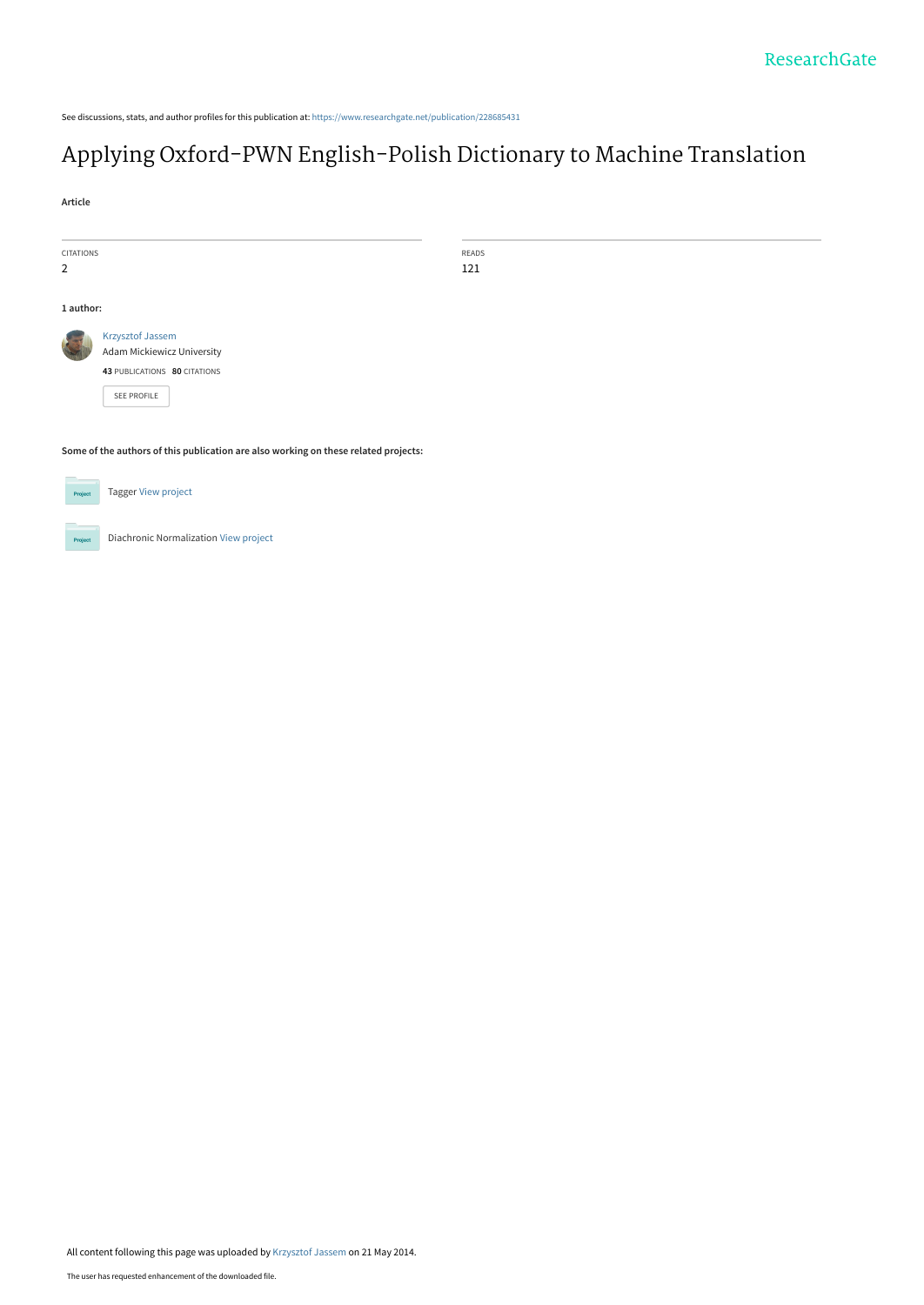## **Applying Oxford-PWN English-Polish Dictionary to Machine Translation**

*Jassem Krzysztof*

Adam Mickiewicz University, Faculty of Mathematics and Computer Science, Poznań [jassem@amu.edu.pl]

The paper reports on the process of converting a large human-readable English-Polish dictionary further abbreviated as OPEP (Oxford-PWN English-Polish), to the format applicable for machine translation. The report concludes with an evaluation of the *Translatica* system which uses the converted data in transfer-based translation.

#### **1. Translatica system**

The *Translatica* system originates from the *PolEng* project developed in 1996-2002 at Adam Mickiewicz University (AMU) in Poznań. *PolEng* developed a transfer-based system translating texts from Polish into English, with the lexicon based on Internet texts. *Translatica* expands *PolEng* capabilities by translation in the reverse direction and the usage of broader lexicon obtained from the contents of OPEP.

The main features of *PolEng* inherited by *Translatica* are:

- bottom-up parsing based on the CYK algorithm
- phrasal structure representation
- Perl-like formalism of transfer and synthesis rules.

It is worth noting that the same formalism for description is used for both directions

The formalism for the description of grammars is a kind of CFG. The authors have tried to use available resources to describe the English grammar, e.g. AGFL (2002)but it turned out that they would hardly comply with the elaborated translation engine (see Graliński (2002) for details on the engine). In order to use the engine it was necessary for us to compose grammar rules ourselves.

According to the agreement between the authors of *PolEng* and the authors of OPEP, the lexicon for the English-to-Polish direction should be based on the OPEP contents. The paper reports the work that was done in 2003 in order to adopt OPEP contents to *Translatica* – the *PolEng* successor.

#### **2. Building a lexicon for an MT system with the Polish language**

Two approaches for building an MT lexicon are mainly discussed in the literature. In Pinkham and Smets (2002) the authors distinguish between "HanC systems" – based on "Hand-crafted Dictionary" and the "Lead systems" – based on "Learned Dictionary". Systems of the first type use traditional bilingual dictionaries to determine the transfer between word senses, whereas in "Lead systems" the transfer part of the dictionary is trained on bilingual text corpora. The authors of the publication show the advantages of the "Lead approach" – particularly for new pairs of languages and limited time for development.

By contrast, the experiments of Ilaraza, Mayor, and Sarasola (2001) demonstrate the advantages of building an MT lexicon on the basis of large traditional dictionaries. The authors compare translation produced by the system that uses raw bilingual dictionary to tha given by the system whose dictionary is a merge of a Basque lexical database and the Morris bilingual English-Basque dictionary. The authors state that the output of the latter system is distinctly better.

Another dichotomy is mentioned by Baldwin, Hutchinson and Bond (1999). On the basis of English-Japanese translation the authors compare the systems that store entries as source/target language pairs to those which consider both languages separately. In the source/target approach "a word has as many senses as it has translation equivalents". In the latter approach sense distinctions are specific for each language, which in the authors' opinion is "more cognitively justifiable". The main argument for the "monolingual" approach in MT is that the decision on the sense disambiguation may be postponed until the process of generation whereas in the "bilingual approach" the semantic constraints on the source side are used for disambiguation in both source analysis and transfer. Another argument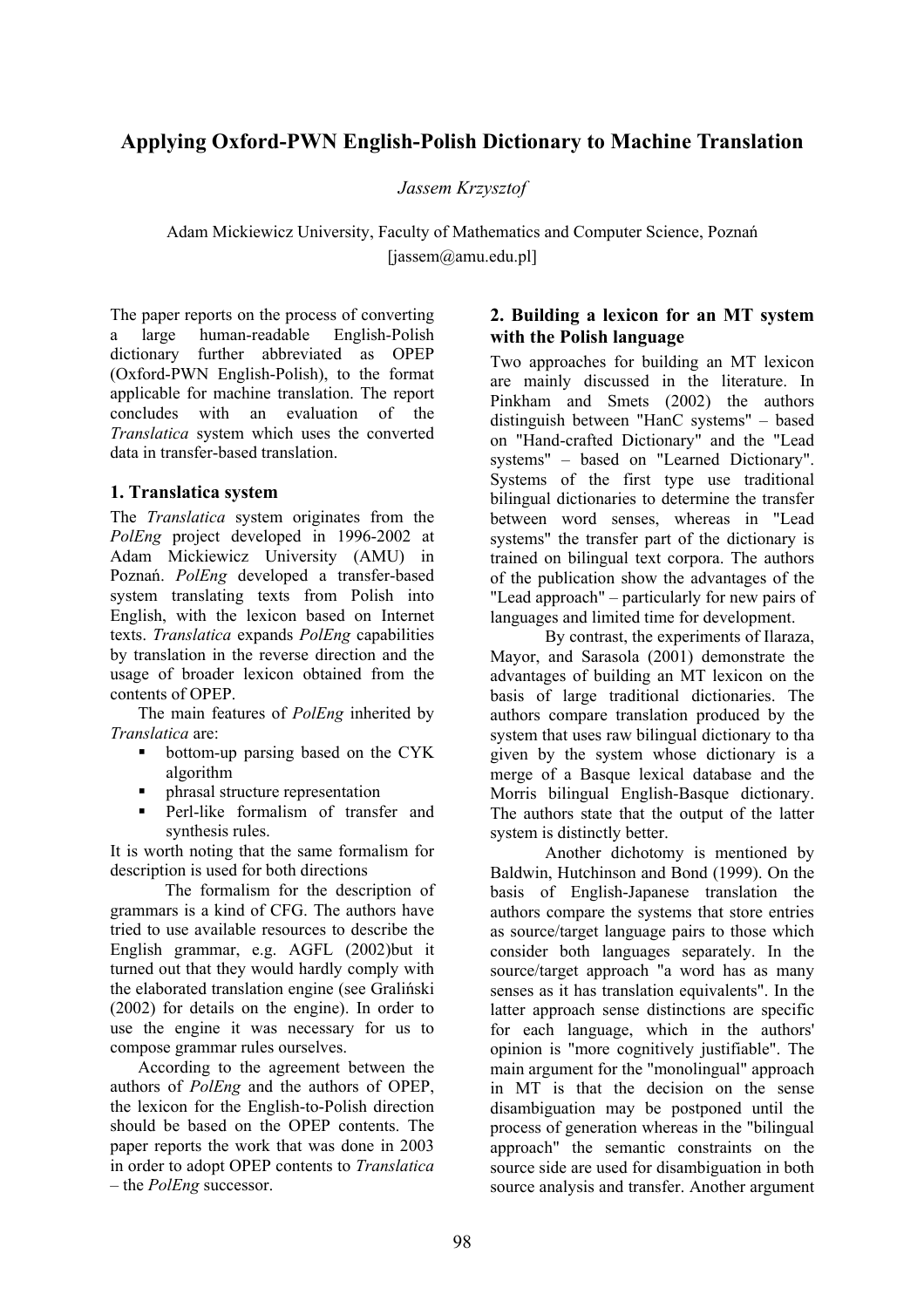against "bilingual" dictionaries is their unidirectionality.

One of the main criteria for choosing the type of lexicon for an MT application is the availability of resources. Because of the scarcity of aligned Polish-English bi-texts the "Lead approach" has lost its main benefit for our purposes: rapid deployment – in order to use the approach it would be necessary to build aligned corpora (the same reason has determined the choice of the transfer method used for the translation, rather than the corpusbased one). On the other hand, our group have had to free disposal quite large traditional dictionaries: OPEP English-Polish dictionary and a few Polish dictionaries mentioned in section 4. The situation called for the "HanC approach".

The decision whether the entries should be bilingual or monolingual was to large extend determined by the conditions of the agreement between the PolEng group and PWN. The dictionary publishers (as well as the authors of the system) liked the system to use the linguistic knowledge included in the dictionary material to the maximum extend. The system dictionary should mirror the OPEP material as closely as possible. This called for the bilingual description. The uni-directionality was not a counterargument either as the Polishto-English part had already been developed.

## **3. Main goals**

The main goals posed to the conversion process were:

- to lose as little information as possible from OPEP
- to extract and formalize syntactic and semantic information given in OPEP
- to supplement data with all information necessary for transferbased machine translation – in accordance with the *Translatica* algorithm.

#### **4. Resources**

Before the start of the work, the group consolidated the following resources:

- 1. Lexical resources at free disposal:
	- OPEP in the electronic form, XML format
	- PolEng lexicon (Polish-to-English)
	- Polish lexicon of inflected forms delivered by PWN – the

lexicon developed by the organization of Polish Scrabble players, further referred to as the *scrabble dictionary*

- **n** other dictionaries of Polish published by PWN, e.g. Bańko (2000)
- lists of entries (e.g. proper nouns) from PWN encyclopedias.

The PolEng lexicon comprises some syntactical information that could prove useful for the other direction; the scrabble dictionary handles Polish inflection exhaustively; Bańko (2000) includes some information on syntactical features of entries, in the form well suited for computer processing.

- 2. Lexical resources at limited disposal (via Internet), e.g.
	- Meriam-Webster Dictionary (www.mw.com)
	- Internet English-Polish dictionary (www.dict.pl)

These and other dictionaries available on-line helped lexicographers understand the meaning of some entries or suggest alternative equivalents

- 3. Text corpora concordancers:
	- British National Corpus (http://sara.natcorp.ox.ac.uk)
	- Collins Cobuild Corpus (http://www.cobuild.collins.co.uk/for m.html)
	- WordCorp (http://www.webcorp.org.uk/index.ht ml)
	- PolEng Internet corpus the corpus of Polish Internet texts collected while working with the Polish-English translation.

Consulting such tools helped to verify syntactic features of words – such information is not given exhaustively in OPEP.

WordNet has proved to play a key role in assigning semantic values. The semantic hierarchy used in *Translatica* is a subtree of the *WordNet* lattice.

- 4. Translation tools:
	- grammar description
	- syntactic-semantic parser
	- tools for transfer and synthesis.

Translation tools impose specific constraints on the type of information that should be stored in the dictionary.

5. *Translatica* dictionary formalism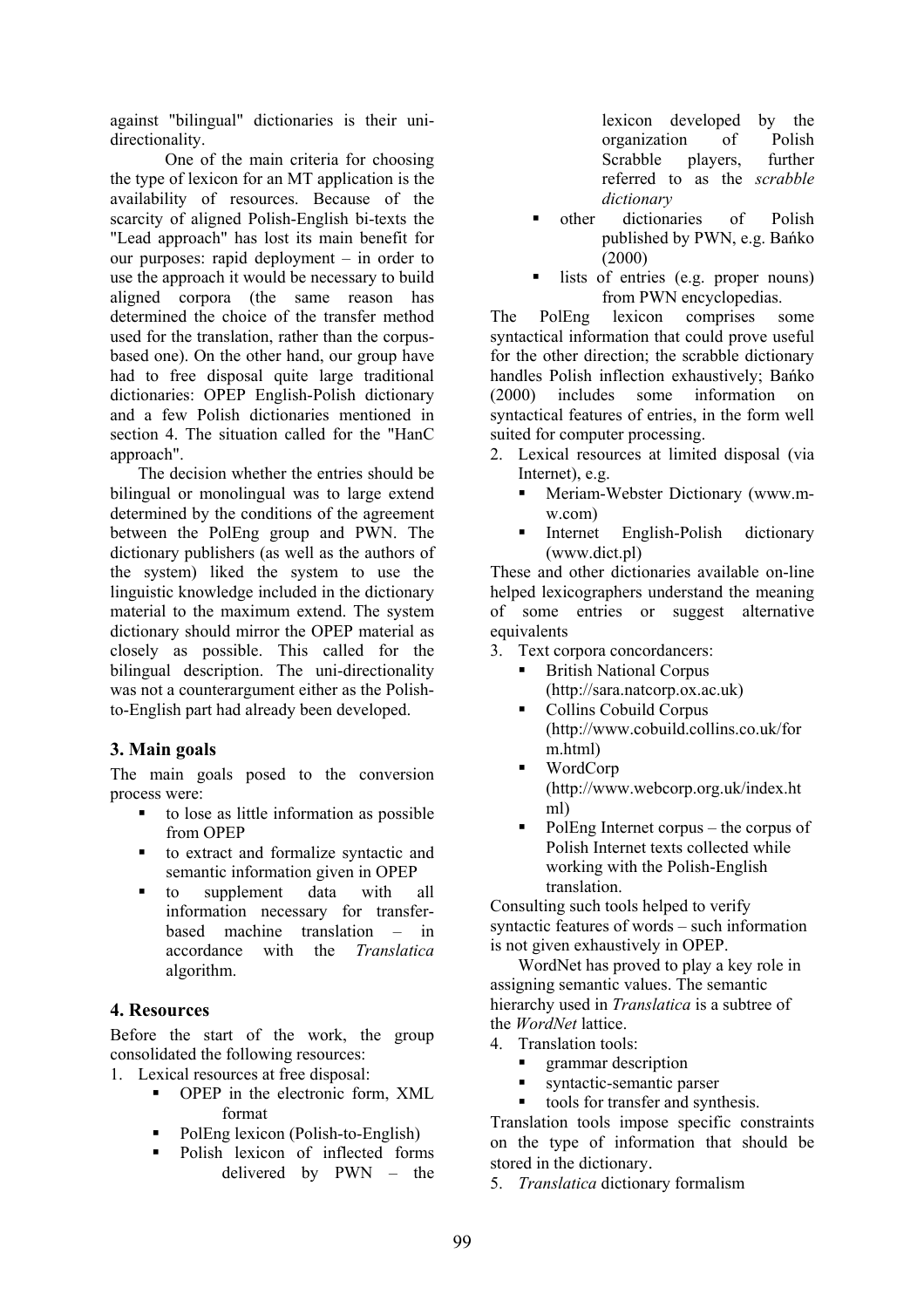The dictionary formalism of the *Translatica* system assumes one lexicon for each direction (source/target approach). For example, the description of an entry in the English-to-Polish direction gives the constraints under which a word (or a phrase) is translated into appropriate equivalents.

## **5. Basic problem – time limitations**

As is shown in section 6, full and detailed conversion of a single entry consumes a lot of man-work (apart from computer work). The group could afford 27 man-months to accomplish the task of conversion (3 lexicographers, 9 months). The available time was not sufficient to manually elaborate each entry of OPEP (even after automatic preprocessing). The group assumed the following approach:

- function words should be described almost from scratch
- out of 55 900 entries in OPEP, ca 20 000 most frequent ones (according to BNC) should be conversed automatically and then elaborated manually
- the rest of the dictionary should be conversed only automatically
- errors resulting from manual and automatic conversion should be corrected semi-automatically.

#### **6. Processing of the dictionary**

The process of dictionary conversion involved the following stages:

- automatic conversion of dictionary information
- automatic morphological description
- manual description/verification of 20 000 most frequent lexemes
- semi-automatic correction of errors
- manual correction of errors found while testing the translation system.

#### **6.1. Automatic conversion of dictionary information**

In Mayfield and McNamee (2002) the authors present an interesting idea that aims at simplifying the conversion of bilingual dictionaries from human-readable to computerreadable form. They have created a language called ABET (APL Bidict Extraction Tool) that allows for automating "the processes that are the same across most extraction tasks". At the time the paper was written the authors had converted 50 MB of on-line "bidicts" of varying formats and the longest ABET script they needed consisted of mere twenty-four lines.

Although we think that a language like ABET may prove beneficial in dealing with more than one dictionary of a simple format we do not think that the idea would work for traditional off-line dictionaries that include deep linguistic knowledge, rarely given in a systematic way. In our attempt to convert the dictionary we have come across so many specific "little problems" that it is hard to imagine for us that any generalizing language could be of much help.

The script used for the conversion job was written in Perl. The section lists the major problems in the conversion (and does not mention those "little nuisances" which are particularly not amenable to description in a language of a higher level).

The task consisted in the following steps:

#### **Separating entries**

In the approach suggested in Mayfield and McNamee (2002) the macro HEADER-FIND is responsible for separating entries. The macro identifies headers according to the specification of the dictionary. Such approach would not solve the problems that we encountered in separating entries in OPEP:

Some entries have references to other entries. The entry *upon* is described in OPEP only with the reference to the entry *on* (i.e. *upon= on*). In such a situation the reference was forwarded (the idea of reference is used in the *Translatica* dicitionary as well). Quite a few entries have references only in one of the senses. An example may be *brainstorm*, whose informal meaning is described as equal to *brainwave* (whereas other senses are described separately). Such situation requires different treatment ("copy and paste inside"). Another type of reference concerns entries which are word forms of other entries. The entry *bidden* has a reference to *bid* as its whole description, whereas the entry *built* has a reference (to *build*) in one sense as well as its own set of equivalents for other senses. Our decision was to discard the entries like *bidden* from the dictionary and discard only referenced senses in the entries like *built*.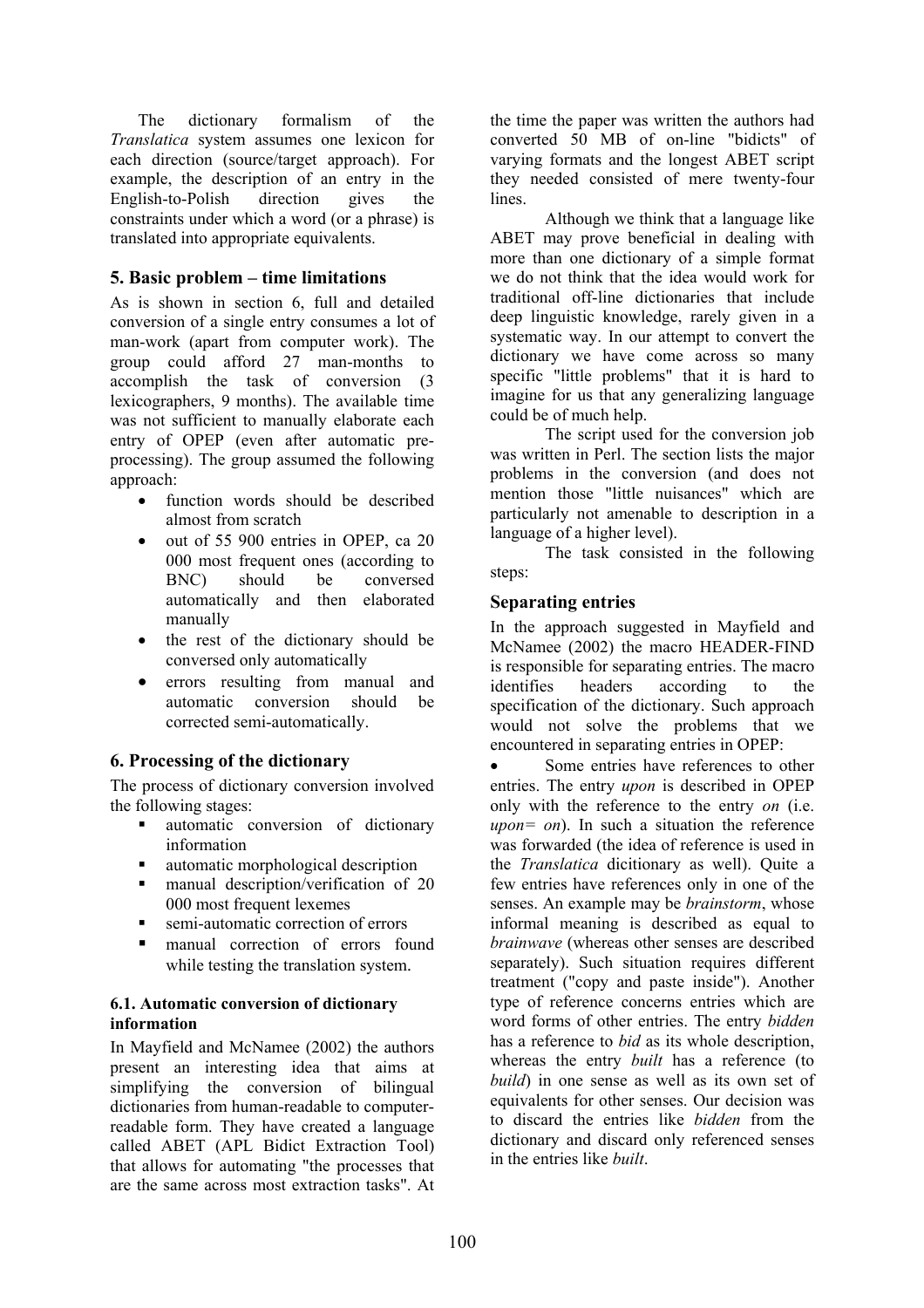Entries may have graphical variants. We decided to separate such variants into multiple entries (tha other variants received references to the first variant). There are two ways of denoting graphical variants in OPEP: one with the usage of braces inside words, e.g. *bias(s)ed*, the other by means of a comma, e.g. *baldachin, baldaquin* (the comma is not used consistently, however, e.g. in the entry *births, marriages and deaths* the comma obviously does not separates variants – to solve that disambiguation automatically we assumed that variants of the same word must share the first letter). On the other hand graphical variants that differ only with the first letter capitalization (e.g. *balkanization, Balkanization*) should be merged to one entry only. The entry *backwards* has a "graphical alternative" *backward* but *backward* itself constitutes a separate entry in OPEC (giving a reference to *backwards*!). In cases like this the entries should not be duplicated during conversion

Some words are indexed and treated as separated entries in OPEP (e.g. *billet* as *billet*<sup>1</sup> */an order/* and *billet<sup>2</sup> /of wood/*) although they are the same parts of speech. We merge such entries into one (with separate equivalents).

There are entries that lack direct equivalents (e.g. *behalf*) – the equivalents are given only for phrases that include them. Since we demand each entry to have at least one nonempty equivalent such entries must be automatically tagged and individually decided: either the entry should be removed (only lexical phrases should remain) or an artificial equivalent should be found for the entry.

Phrasal verbs need special treatment. We decided to separate entries that are described in OPEP as phrasal verbs from simple verbs. This approach requires considerable caution. For example, the phrasal verb *get out of* is in OPEP described as a separate phrasal, but some important uses of the multiword *get out of* are mentioned also in the description of the phrasal verb *get out*, and in the description of the simple verb *get*. To make things worse, these uses partially overlap.

As it will be seen in the sections to follow, the process of separating entries takes place also in the next phases of the conversion.

#### **Automatic acquisition of attribute values**

This phase consists in extracting from OPEP the values of attributes needed by the *Translatica* translation algorithm.

The automatic procedure converts OPEP flexional description into *Translatica* encoding. Some verbs in English have different inflected forms for different senses (e.g *speed, sped, sped* as contrasted to *speed, speeded, speeded*). In such a case we decided to divide an entry into two.

The syntactical information on the complements should be concluded from various parts of the OPEP description. Transitive verbs (decoded as *vt* in OPEP) are treated in our approach as having an equivalent with a noun complement in accusative in Polish. The complementation may partially be derived from PREP elements which in the OPEP XML describes prepositional complements. Direct complements are listed in OPEP as OBJ elements for verbs and INDIC elements for nouns. Complementation may and should also be concluded from human-readable descriptions, e.g. from strings like *on or about smth*.

• Assigning semantic attributes from various tags in OPEP has been partially done automatically. For example the values given in the element *COLL*, which describes the sense, (e.g. for the word *speech*, the senses are: *oration, faculty, language, subject*) are automatically converted into *Translatica* semantic hierarchy by means of a WordNet query.

The attribute of *context*, which comprises "domain", "style" and "dialect" in *Translatica* should be concluded from various tags in OPEP, mainly from qualifiers..

#### **Merging senses**

This phase aims at diminishing numbers of equivalents for entries in order to simplify computations in the translation process.

Some "second-best" equivalents are replaced: the sense they represent is discarded and the equivalent is inserted as a synonym of a "better" equivalent. A sense is converted into a synonym only if strict conditions are fulfilled: all attributes must have same value (this automatic procedure may be undone during manual verification).

It often happens that different senses have the same equivalents. For example, all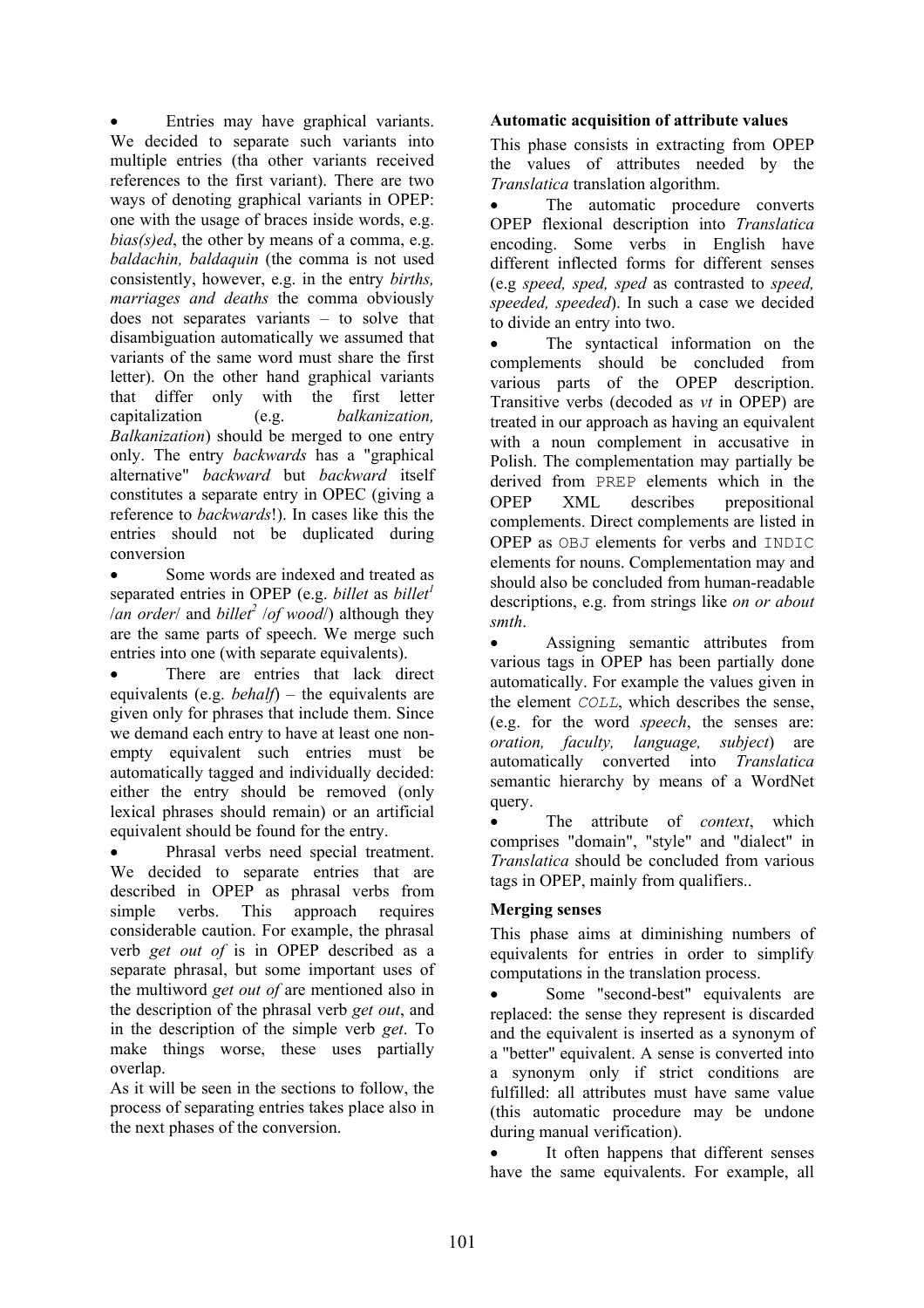first five senses the verb *get* in OPEP include the Polish equivalent *dostać*. In such a case we would like to merge the senses into one (according to the paradigm that in *Translatica* dictionary a word has as many senses as it has equivalents). In order to make the merging it was necessary to cautiously process the values of attributes, e.g. the value of complementation attribute for the merged entry should include complementation patterns of all merged senses.

#### **Automatic conversion of lexical phrases**

For most word-senses the OPEP dictionary gives examples of usage as well as idioms that include the word-sense. Both types of phrases were automatically copied into the list of idioms in *Translatica* database. It was up to the lexicogrpahers to distingush between the two types and make appropriate decisions. Idioms in the *Translatica* dictionary are described with the same set of attributes as single words. Some syntactical and semantic values could be obtained automatically from OPEP in the same way as for single words (e.g. the human semantic value for an object denoted as *sb*). Still, there was more to do for lexicographers with idioms than with single words.

Some idioms and their equivalents are denoted in OPEP by slash marks (e.g. *a banking/an educational ~ system bankowy/ edukacji*). Such idioms needed to be separated automatically.

#### **Cleaning up and adjusting**

OPEP uses its own metalanguage which should be parsed during conversion. For example, the word *or* serves to indicate either alternative uses, alternative translations, or alternative complements. We have decided to treat *or* in the following way in the conversion process: alternative uses should be divided into separate idioms, from the alternative equivalents all except the first one should be discarded, alternative complements should be merged. Similar treatment is used for the metaword *also*. The word *beacon*, in its third sense, has the following form in OPEP: *(also: radio ~)*. This should be conversed into a new entry: *radio beacon*.

The usage of words in braces should be disambiguated in this phase also. Usually the braces denote optional occurrence, like in the entry *bulgur (wheat)*. If the braces appear at the source side, two entries are generated (e.g. *bulgur* and *bulgur wheat*); if they appear in the target side, the second alternative is omitted.

## **6.2. Automatic morphological description**

The morphological information for English words is given in OPEP. The main resources that contributed to determining the Polish inflection were the *PolEng* Polish-to-English dictionary and the PWN scrabble lexicon of inflected forms.

#### **6.3. Manual verification/modification of data**

The data produced by automatic conversion needed manual verification and modification. Verification showed errors in the conversion process – which could be corrected by mere adjusting conversion procedures. Some linguistic aspects required human linguistic knowledge as well as consulting other sources than OPEP.

An important factor was the labor organization. As the lexicographic group consisted of three (occasionally four) lexicographers who were controlled by a coordinator it was necessary to find the way in which linguistic data could be modified more than once and the labor could be distributed between persons. We decided to convert the data into a classical SQL database. This idea made it possible to keep the lexical database in order even if some of the work overlapped.

The main aspect (in view of transfer translation) which is not well handled by automatic conversion is complementation. OPEP delivers almost none explicit information on left-hand complements (specifiers) like prepositions (and their translations) that tend to precede specific nouns. This information should have been encoded manually on the basis of other resources (e.g. *PolEng* dictionary). The righthand complements are treated in OPEP more exhaustively but many of them are given implicitly in examples of usage, e.g. *we'll never get by without him* is an example given in OPEP that should, for the translation needs, be treated as a phrasal verb *get by* complemented by a PP *without sb*.

The lexicographers were asked to query English corpora in order to check for complements that are not listed in OPEP. This was a hard task that required good knowledge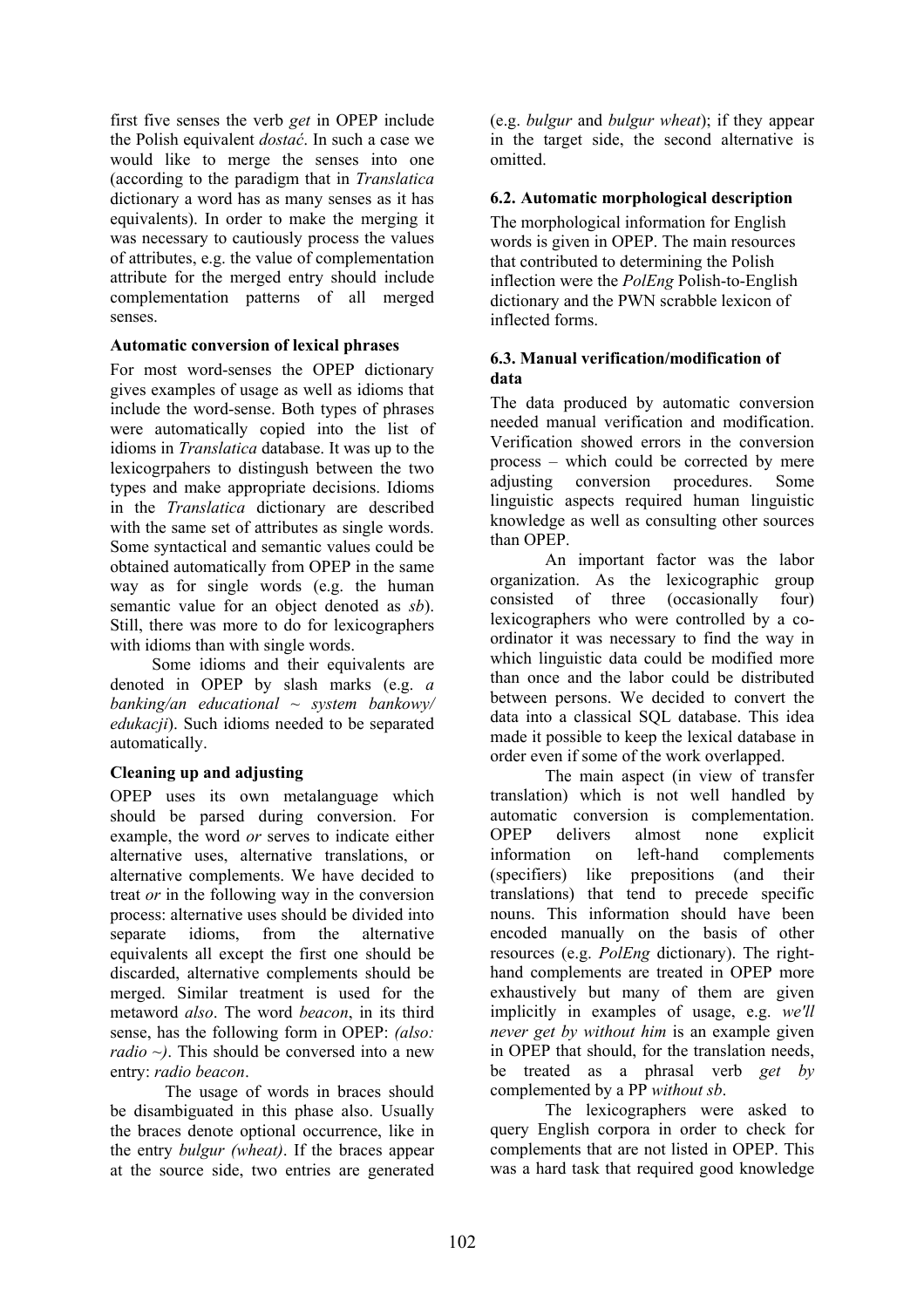of English and could not be executed (semi)automatically.

Word senses in the *Translatica* dictionary are described semantically by means of a subtree from the WordNet semantic hierarchy. OPEP delivers some hints on semantic values of words and semantic values of their complements but it was up to the lexicographer to choose the most appropriate ones.

The lexicographers found processing idioms and phrases the most challenging. It was up to lexicographers:

- to convert idioms and phrases into a canonical form
- to distinguish phrases from word usage examples so that only the former are included in the dictionary
- to determine complementation of idioms (basing on lexicographers' intuition and on-line corpora)
- to describe admissible gaps in phrases
- to determine the syntactic role of a phrase (e.g. to determine that *this morning* should be treated as an adverb rather than a noun).

#### **6.4. Semi-automatic correction**

Before that stage several types of errors were present in the lexicon. The errors might have resulted from erroneous automatic conversion, mistakes of lexicographers or the development of description formalism during the project. Semi-automatic correction consisted in automatic search for errors (spelling and syntactical – inconsistent with a formalism) and manual correction.

#### **7. The dictionary status**

The status of the dictionary after the conversion process is the following:

• English to Polish:

73294 lexemes; 101878 inflected forms; 120805 Polish equivalents; 79971 lexical phrases

• Polish to English:

49989 lexemes, 974989 inflected forms, 54952 equivalents, 42596 lexical phrases.

It is worth noting that the OPEP dictionary was automatically reversed to enrich the Polish-to-English lexicon with one-to-one equivalents.

## **8. Evaluation**

The evaluation of the Polish-to-English translation (*PolEng*) was executed in the Allied Irish Bank (Dublin) in November 2003. At that time the English-into-Polish translation was not available yet. The lexicon included only entries developed manually from various traditional dictionaries (before OPEP enrichment).

As the system provides add-ins to MS-Office application as well as a plug-in to the Internet Explorer, the evaluation dealt with types of documents specific to those applications. For each type the tester selected 7-15 documents from the banking domain and tried to evaluate the speed, coverage of words/phrases and accuracy. The testing was a "black-box" type – the tester was not capable of estimating which component of the translation was responsible for erroneous translations. The tester used both relative and absolute evaluation method. *PolEng* was compared to *PolTrans* – a translation system available on-line. Not surprisingly, *PolTrans* passed the test better as far as the speed is concerned, *PolEng* had higher numbers in accuracy. The attempt to find the absolute estimation was made in the following way: for each document the number of translated words was divided by the number of all words in the text giving *the word completeness*. The tester then divided texts into "phrases": whole sentences or parts of sentences. The number of phrases translated completely (e.g. all word translated) was divided by the number of all phrases, giving the phrase completeness coefficient. For each phrase the accuracy of translation was estimated in terms of "accurate", "good", "moderate", "illegible". The number of accurate and good translation divided by the number of all translated phrase resulted in the accuracy coefficient.

An extract of the document is presented below. The range goes from worst to best translated documents.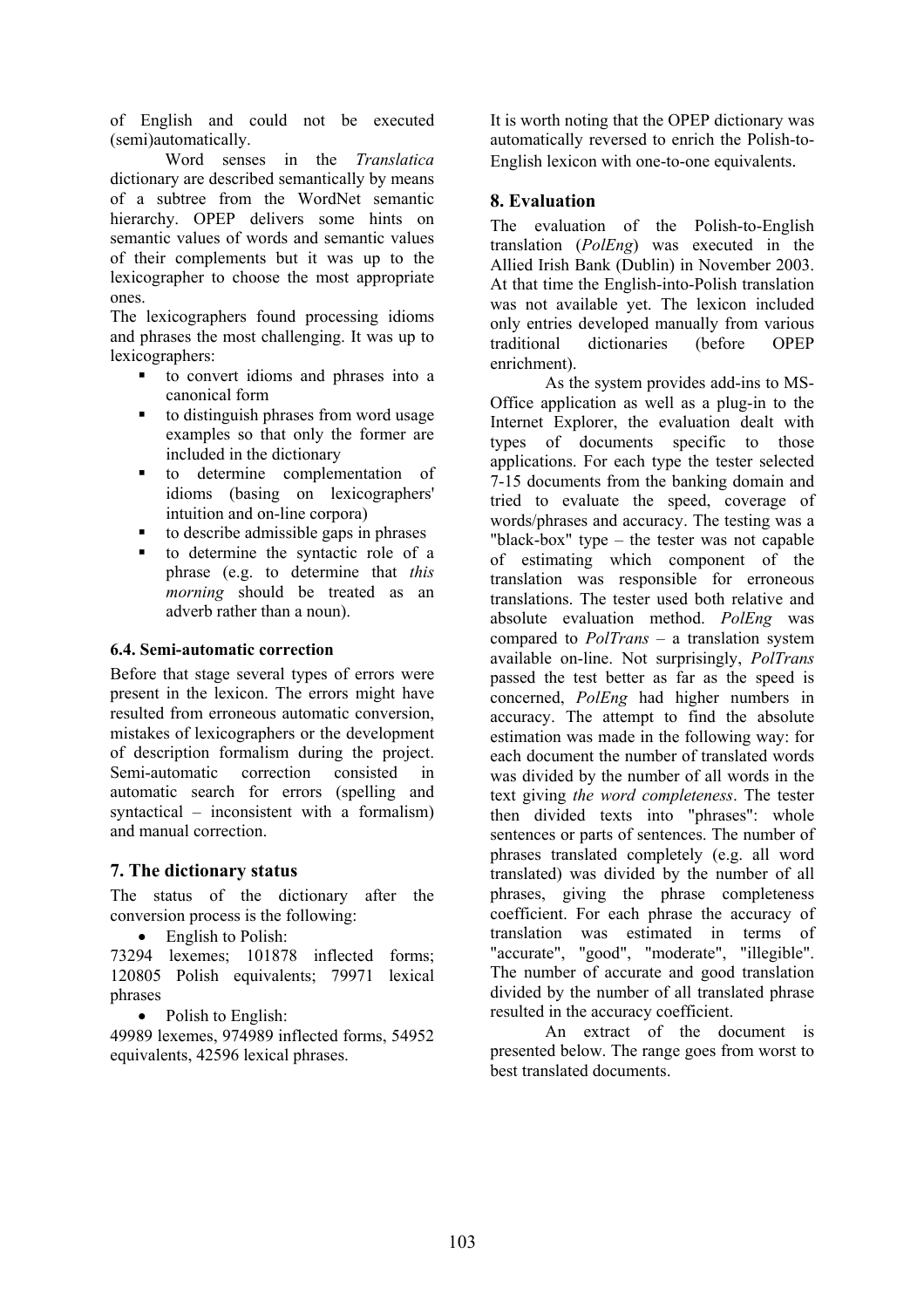| Type of document  | Word completeness% | Phrases completeness% $ $ Accuracy% |                 |
|-------------------|--------------------|-------------------------------------|-----------------|
| Word 97           | $95,87 - 99,07$    | $72,45 - 98,84$                     | $68,37 - 93,02$ |
| <b>Word 2000</b>  | $95,05 - 99,63$    | $72,45 - 98,84$                     | $59,56 - 93,02$ |
| Internet Explorer | $73,78 - 98,09$    | $46,15 - 94,23$                     | $33,85 - 81,69$ |
| PowerPoint        | $94,71 - 99,7$     | $62,64 - 97,65$                     | $54.9 - 81.95$  |

Similar tests have not yet been done for English-to-Polish translation. At the time this report is written, the quality of the translation in this direction "looks" distinctly lower. The main reason is worse elaboration of transfer rules (less time) in that direction. Other possible reasons are discussed in *Conclusions*.

## **9. Conclusions**

The *Translatica* group has reached the following conclusions:

- 1. Only a small part (smaller than expected) of the conversion of a human-readable dictionary into a machine-readable lexicon could be properly carried out fully automatically.
- 2. The quality of translation is not proportional to the completeness of the description in the dictionary. A larger number of equivalents (if they are not constrained strongly) often results in decreasing rather then increasing the standard of translation.
- 3. The dictionary description should be limited: the more information – the slower translation
- 4. WordNet as an entry point for semantic description proved helpful but it has two drawbacks: 1) the structure of lattice assumed in WordNet is hard to deal with computationally (as opposed to the structure of a tree), 2) Semantic hierarchy needed for disambiguation between English and Polish rarely subsumes the WordNet hierarchy
- 5. It proved very beneficial for the organization of labor to store the lexicon in the form of a standard SQL database.

Another conclusion concerns the translation algorithm itself. The transfer translation in both direction differs strongly in one specific aspect: problem of homography. In Polish homography is quite rare because of rich inflexion. An exemplary homographic sentence: *Przeslał (sent) mi (me) długi (long,* *debts) list (letter)* which should be properly translated into *He sent me a long letter* (the subject is not obligatory in a Polish sentence) might as well be interpreted as *A letter sent me debts* (according to the free order of components in a Polish sentence). This problem may be easily handled by semantic disambiguation: a letter is more likely to be an object than a subject of a *send* action. In translating from English, homography should be disambiguated as soon as possible (e.g. by statistical POS-tagging) in order to achieve good and robust translation.

## **References**

- AGFL (2002): http://www.usenix.org/events/ usenix02/tech/freenix/full\_papers/koster/koster \_html/node4.html
- Baldwin, T., Hutchinson, B. and Bond, F. (1999): A Valency Dictionary Architecture for Machine Translation. In: *Eighth International Conference on Theroretical and Methodological Issues in Machine Translation*: TMI-99, Chester, UK, pp. 207-217
- Bańko, M. (2000): *Inny słownik języka polskiego (A Different Dictionary of Polish),* Wydawnictwo Naukowe PWN
- Graliński, F. (2002): Wstępujący parser języka polskiego na potrzeby systemu POLENG (Bottom-up Parser of Polish designed for the POLENG System) In: *Speech and Language Technology*. Volume 6, Poznań 2002, [http:// www.ceti.pl/~poleng/zasoby/publikacje/index. html]
- Ilaraza, A. Diaz de, Mayor, A. and Sarasola, K. (2001): Building a lexicon for an English-Basque MT system from heterogeneous widecoverage dictionaries. In: *Proceedings of MT 2000, Machine Translation and Multilingual Applications in the New Millenium*, University of Exeter, United Kingdom, 20-22 November 2000
- Mayfield, J. and McNamee, P. (2002): Converting on-line bilingual dictionaries from humanreadable to machine-readable form. In: *Proceedings of the 25th Annual International ACM SIGIR Conference on Research and Development in Information Retrieval*, August 11-15, 2002, Tampere, Finland